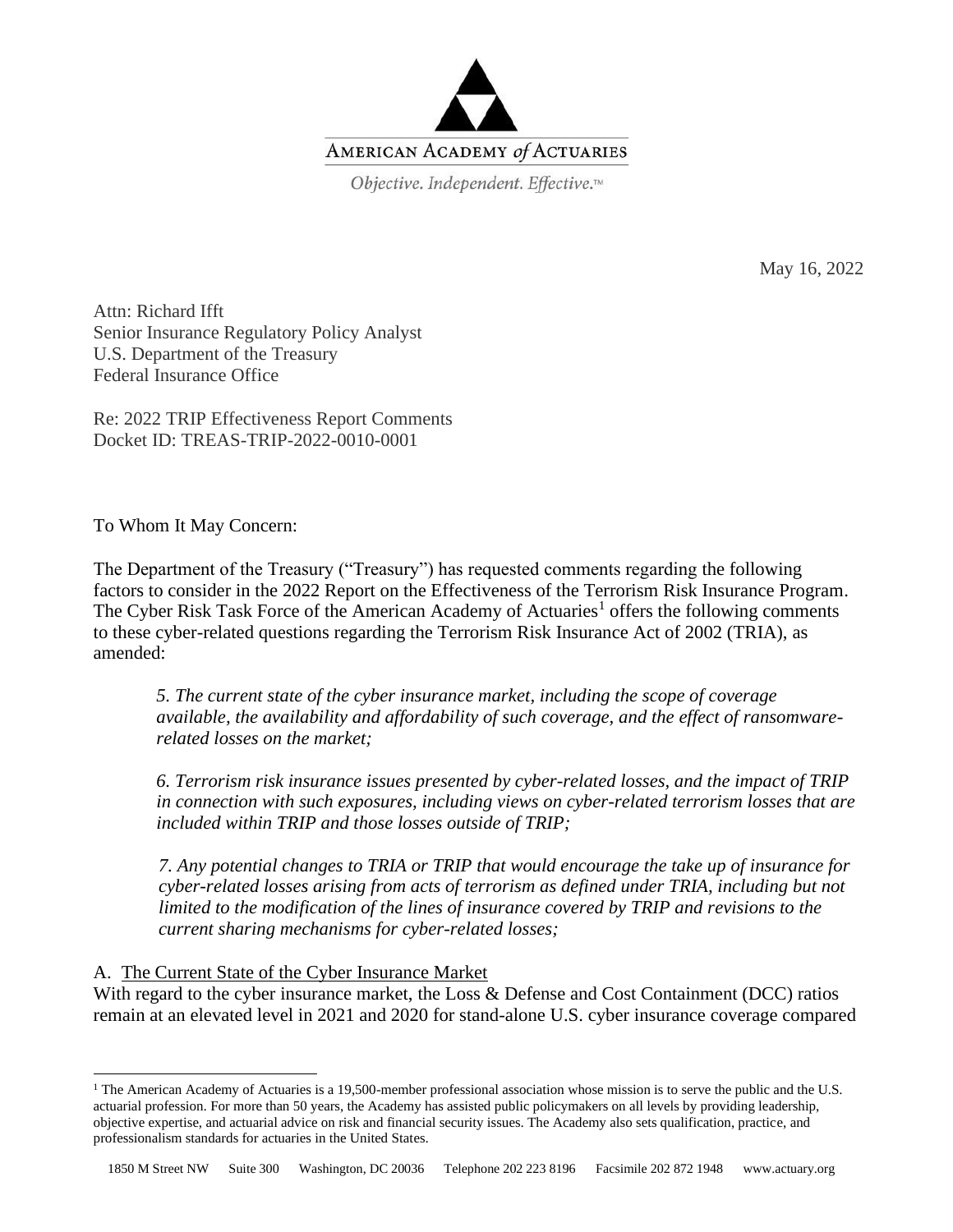with prior years' loss ratio experience. See below for the U.S. direct loss ratio and DCC<sup>2</sup> experience by year as reported to the National Association of Insurance Commissioners (NAIC). There was a significant increase in the loss ratios in 2020 and 2021 compared with 2015 through 2019.

# **U.S. Cyber Insurance Stand-alone, Direct Loss & DCC ratios: 3**

- 2015—48%
- 2016—43%
- $2017 35\%$
- $2018 34\%$
- $2019 47\%$
- $\bullet$  2020—72%
- $2021 65\%$

When analyzing these loss ratios, it is important to consider the premium rate increases that were experienced by policyholders in 2021 that were notably driven by ransomware losses. The following table shows year-over-year premium rate increases experienced by Aon and Marsh insureds in 2021. The Aon results are for Errors and Omissions (E&O) / Cyber insurance pricing whereas the Marsh results are presented as Cyber insurance.

| Quarter                         | Aon Reported<br>Premium Rate Increases <sup>4</sup>            | Marsh Reported<br>Premium Rate Increases <sup>5,6</sup> |
|---------------------------------|----------------------------------------------------------------|---------------------------------------------------------|
| Q1 2021                         | January-22.8%<br>February-23.3%<br>March $-28.1%$              | 35%                                                     |
| Q <sub>2</sub> 20 <sub>21</sub> | April—37.5%<br>$May - 38.5\%$<br>June - 58.2%                  | 60%                                                     |
| Q3 2021                         | $July-71.6%$<br>August-100.9%<br>September-103.8%              | 101%                                                    |
| Q4 2021                         | October— $105.2%$<br>November— $105.1\%$<br>December— $137.3%$ | 130%                                                    |

### **Year-over-Year Rate Change Increases (For example Q4 2021 is comparing to Q4 2020)**

Cyber insurance premium rate increases have continued as notable cyber insurers reported achieving premium rate increases of between 80% and 100% over Q1 2022 on their cyber insurance books of business.

A stable cyber insurance market provides a means for companies and individuals to transfer a portion of their financial exposure to insurance markets, reducing the costs associated with a cyber event. Cyber insurance can also provide companies expert assistance in improving cyber security as

- <sup>5</sup> <https://www.marsh.com/us/services/cyber-risk/insights/cyber-insurance-market-overview-q4-2021.html>
- <sup>6</sup> [https://www.marsh.com/us/services/international-placement-services/insights/us-gimi-q4-](https://www.marsh.com/us/services/international-placement-services/insights/us-gimi-q4-2021.html#:~:text=Cyber%20pricing%20increased%20130%25%2C%20affected,pay%2Douts%20from%20ransomware%20events)
- [2021.html#:~:text=Cyber%20pricing%20increased%20130%25%2C%20affected,pay%2Douts%20from%20ransomware%20events.](https://www.marsh.com/us/services/international-placement-services/insights/us-gimi-q4-2021.html#:~:text=Cyber%20pricing%20increased%20130%25%2C%20affected,pay%2Douts%20from%20ransomware%20events)

<sup>2</sup> Direct loss and DCC as percentage of direct earned premium

<sup>3</sup> <https://www.fitchratings.com/research/insurance/us-cyber-insurance-sees-rapid-premium-growth-declining-loss-ratios-13-04-2022> <sup>4</sup> <https://publications.aon.com/eo-and-cyber-market-review/loss-and-pricing-trends>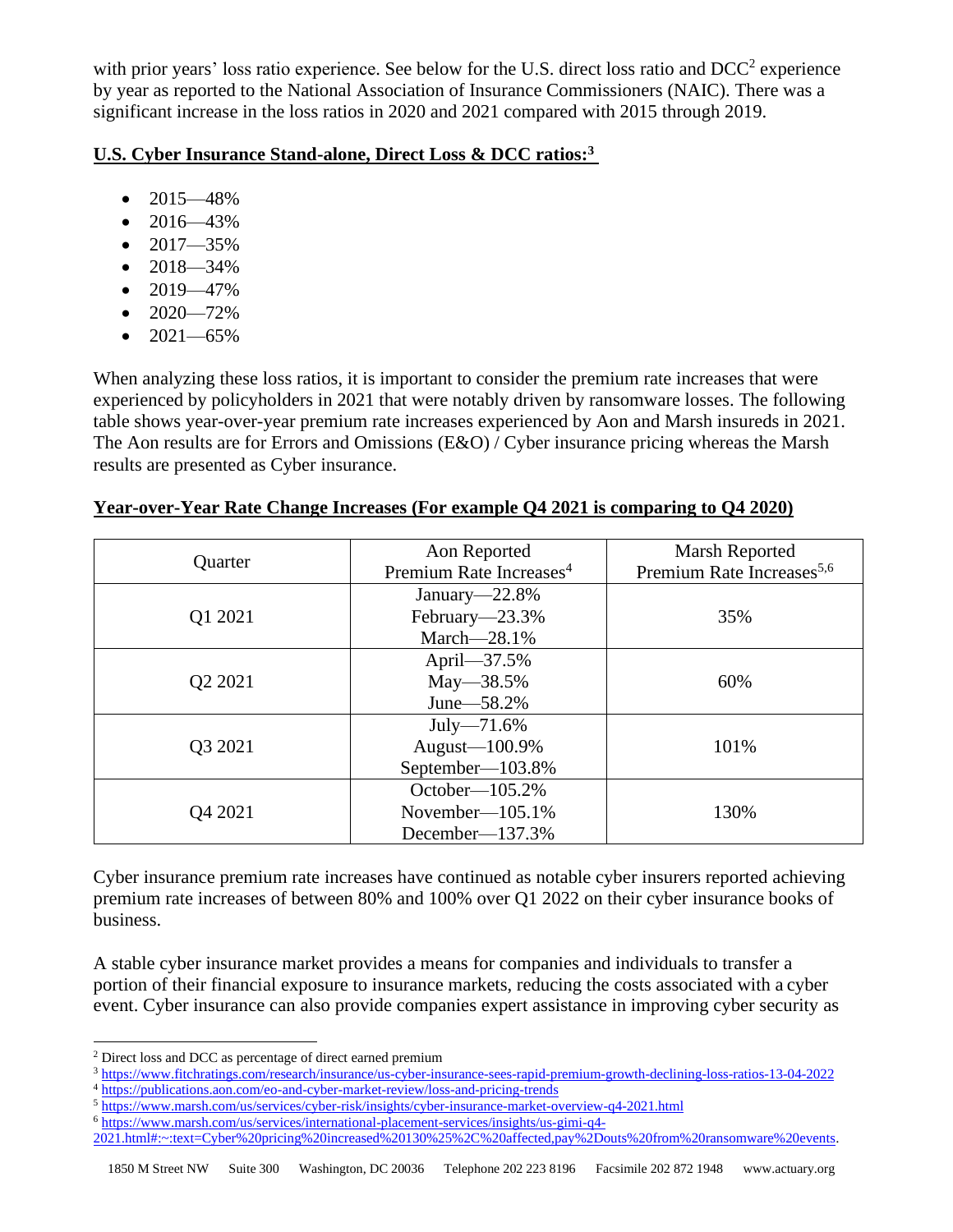well as managing the recovery from an attack. The American Academy of Actuaries Cyber Risk Task Force is not opining on the scope of coverage or the availability / affordability of cyber insurance coverage. However, these pricing changes and corresponding loss experience across the industry should be continually monitored. Clearer and/or additional industry reporting requirements within the NAIC annual statement blank filings could assist with the tracking of industry cyber insurance trends. The Academy acknowledges that the NAIC annual statement blank does require a supplemental filing related to cyber insurance.

# B. Terrorism Risk Insurance Issues Presented by Cyber-related Losses

As noted in the task force's January 2021 comment letter to Treasury,<sup>7</sup> cyberattacks do not always respect geographic boundaries and can expand across many nations. As such, foreign events that cause damage to an organization within the United States such as 2017's NotPetya attack should be considered for inclusion under TRIA. The following excerpt is from the task force's January 2021 comment letter to Treasury:

*Cyberattacks do not adhere to geographical boundaries. This may lead to many scenarios where a cyberattack outside the United States would lead to substantial damage and losses within the United States. In general, providing coverage under TRIA for damage inside the United States from a foreign event would be best considered as a type of loss that was envisioned to fall under the umbrella of coverages under TRIA. We believe that foreign events such as those contemplated in Treasury's inquiry would meet the intent of covered damage under TRIA and as such should be covered. A clear example of how an attack with specific targets in one country can quickly become a global catastrophe is the 2017 NotPetya attack.*

Further, attribution surrounding cyberattacks is a difficult topic, but it is a key topic when analyzing the interaction between TRIA and cyber insurance given that a requirement is to understand which terrorist group caused the cyberattack. The following excerpt from the task force's January 2021 commentary succinctly articulates two key issues and considerations that would assist the insurance market in providing additional guidance around how cyberattacks would be attributed and deemed to trigger payouts under TRIA:

*Given the nature of cyberattacks, often the exact source, timing, and motivation are not clear, at least for some period of time. Additionally, an attack on a particular target may unintentionally spread the damage to others. The NotPetya attack is an example. Specific guidance on which types of attacks are considered terrorism, and the relevance of the involvement of foreign governments in determining whether an act is considered terrorism or "war," would provide needed clarity. It would be valuable to examine various scenarios and consider which types of events would be covered under TRIA and which would not.*

*TRIA includes several requirements to trigger the payout of federal funds. One of theseis a public finding by the Treasury that an event was caused by nongovernmental terrorists. The difficulty of identifying the origin of a cyberattack, the likely ambiguity about the status of the attackers, and the length of time that it may take to get a public declaration about the identity of the attackers all suggest that there will be a great deal of uncertainty about the application of TRIA in the event of a major cyberattack. Consequently, we believe that a different standard for cyberattacks should be considered—one that does not require the identification of the attackers.*

1850 M Street NW Suite 300 Washington, DC 20036 Telephone 202 223 8196 Facsimile 202 872 1948 [www.actuary.org](http://www.actuary.org/) <sup>7</sup> [https://www.actuary.org/sites/default/files/2021-01/Cyber\\_TRIA\\_Academy\\_Comment\\_Letter.pdf](https://www.actuary.org/sites/default/files/2021-01/Cyber_TRIA_Academy_Comment_Letter.pdf)